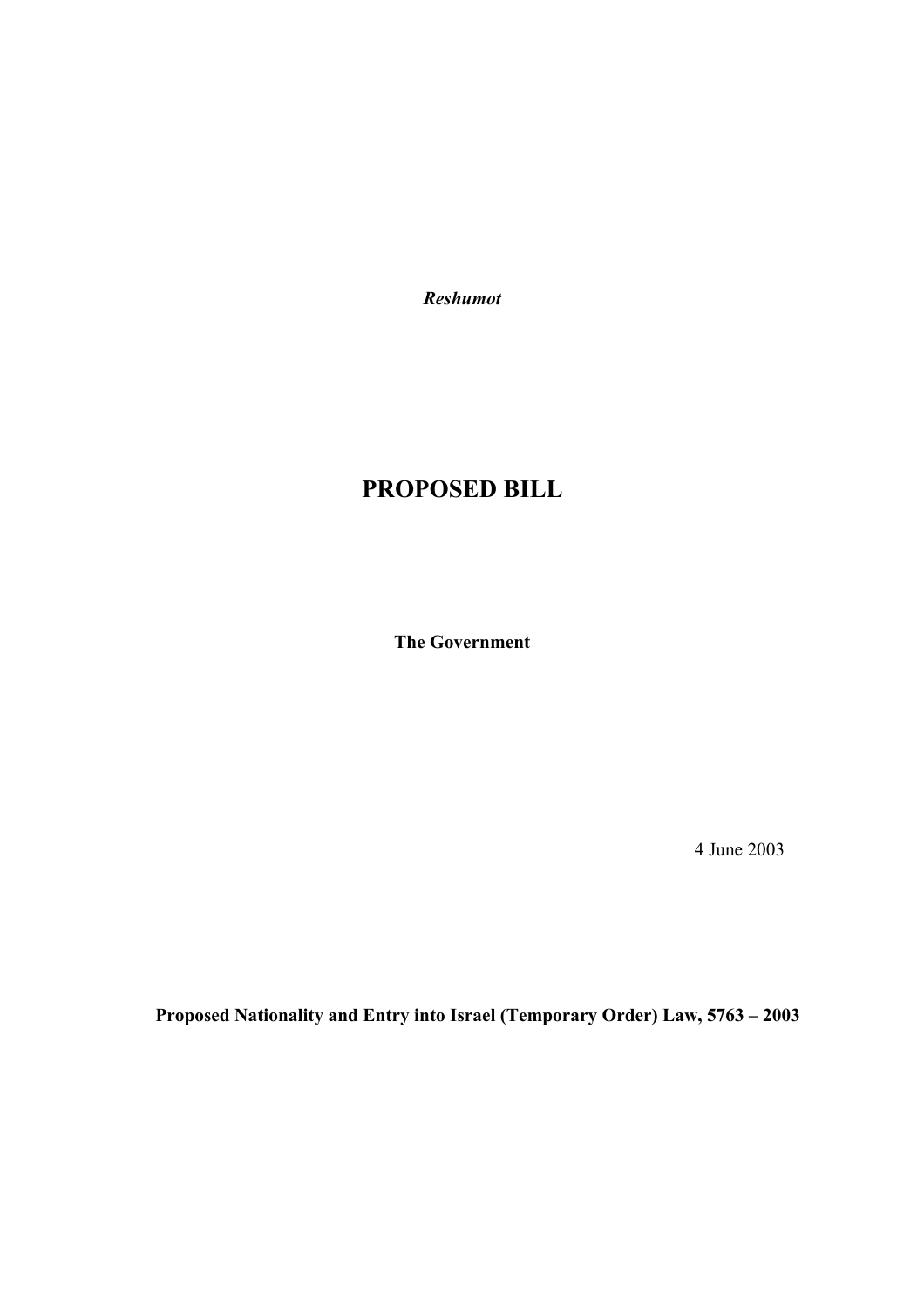## **Proposed Nationality and Entry into Israel (Temporary Order) Law, 5763 – 2003**

## **Definitions**

1 In this Law  $-$ 

"region" – each of these: Judea and Samaria and the Gaza Strip;

"Nationality Law" – Nationality Law,  $5712 - 1952$ :

"Entry into Israel Law" – Entry into Israel Law,  $5712 - 1952$ ;

"regional commander" – the commander of forces of the Israel Defense Force in the region;

"resident of the region" – including a person who lives in the region but is not registered in the region's Population Registry, excluding a child and excluding a resident of an Israeli community in the region.

## **Restriction on nationality and residence in Israel**

2. During the period in which this Law shall be in effect, notwithstanding the provisions of any law, including section 7 of the Nationality Law, the Minister of the Interior shall not grant a resident of the region nationality pursuant to the Nationality Law and shall not give a resident of the region a permit to reside in Israeli pursuant to the Entry into Israel Law, and the regional commander shall not give such resident a permit to stay in Israel pursuant to the defense legislation in the region.

#### **Reservations**

3. Notwithstanding the provisions of section 2 –

(1) The Minister or the regional commander, as the case may be, may give a resident of the region a permit to reside in Israel or a permit to stay in Israel, for purposes of work or medical treatment, for a fixed period of time, and also for other temporary purpose – for a cumulative period that shall not exceed six months. And, a residency permit in Israel, in order to prevent separation of a child under the age of 12 from his parent who is legally staying in Israel.

(2) The Minister may grant nationality or give a permit to reside in Israel to a resident of the region if he is convinced that the said resident identifies with the State of Israel and its

l

<sup>1</sup> Book of Laws 5712 [1952], p. 146.

<sup>&</sup>lt;sup>2</sup> Book of Laws 5712 [1952], p. 354.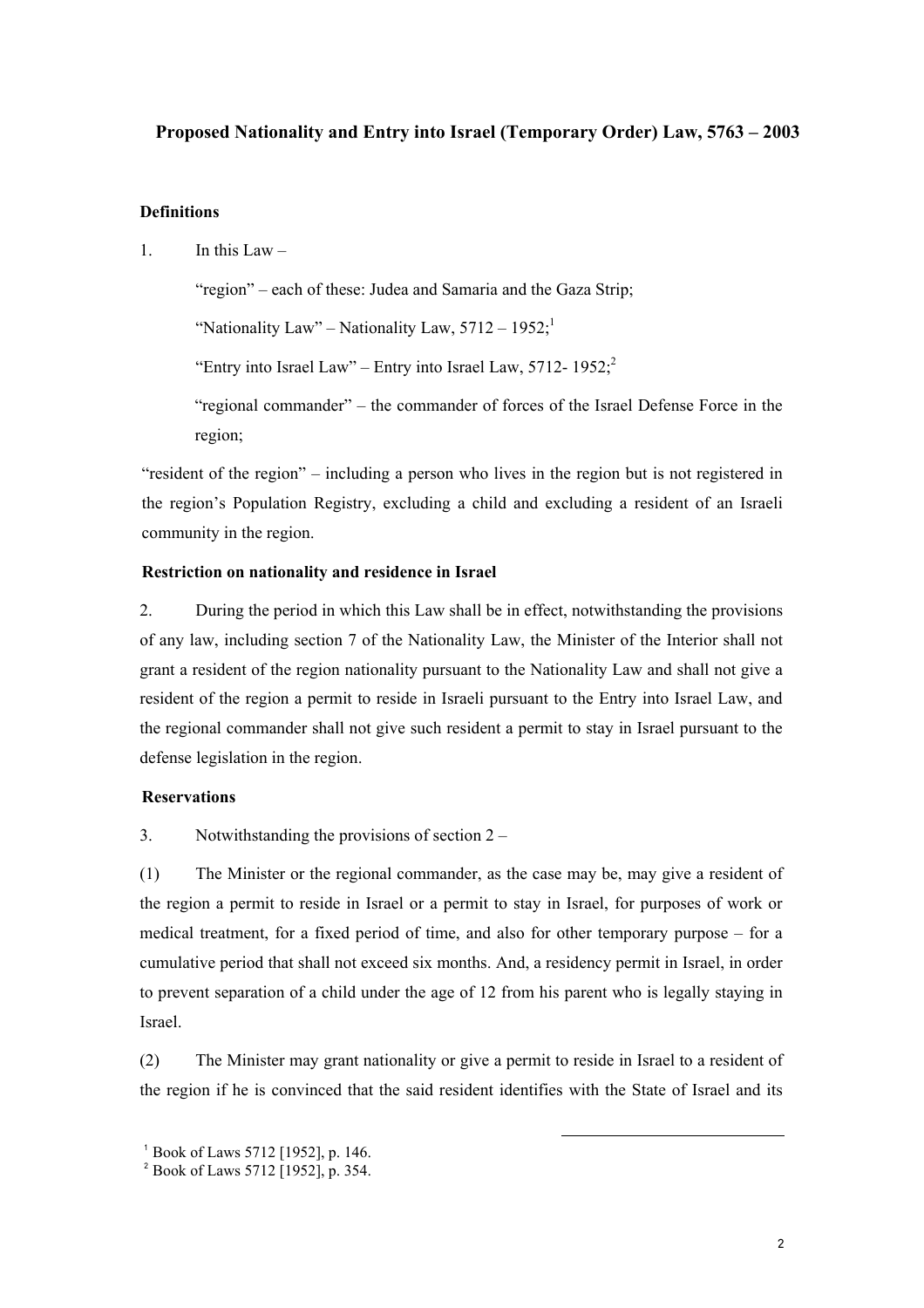goals, and that the resident or his family members performed a meaningful act to advance the security, economy, or another matter important to the state, or that granting nationality or giving the permit to reside in Israel are of special interest to the state; in this paragraph, "family members" means spouse, parent, child.

## **Transition provisions**

4. Notwithstanding the provisions of this Law –

(1) The Minister or the regional commander, as the case may be, may extend the validity of a permit to reside in Israel or of a permit to stay in Israel that was held by a resident of the region prior to the commencement of this Law;

(2) The regional commander may give a permit allowing temporary stay in Israel to a resident of the region who submitted an application to become a national pursuant to the Nationality Law, or an application for a permit to reside in Israel pursuant to the Entry into Israel Law, prior to 12 May 2002 and who, on the day of the commencement of this Law, has not yet been given a decision in his matter, provided that the said resident shall not be given, pursuant to the provisions of this paragraph, nationality pursuant to the Nationality Law or a permit for permanent residence pursuant to the Entry into Israel Law.

#### **Validity**

5. This Law shall remain in effect until the expiration of one year from the day of its publication; however, the Knesset assembly may vote to extend it. (One reading only.)

## **Explanatory Notes**

#### **Section 2**

Israeli nationality is currently granted to residents of Judea and Samaria and the Gaza Strip (hereafter – the region) primarily pursuant to section 7 of the Nationality Law, 5712 – 1952 (hereafter – the Nationality Law), which provides as follows:

#### **Naturalization of husband and wife**

7. The spouse of a person who is an Israel national or has applied for Israel nationality and meets or is exempt from the requirements of section 5(a) may obtain Israel nationality by naturalization even if he or she does not meet the requirements of section 5(a).

Permits for permanent residence in Israel are also currently given, for purposes of family unification, to residents of the region where their spouses are permanent residents of Israel.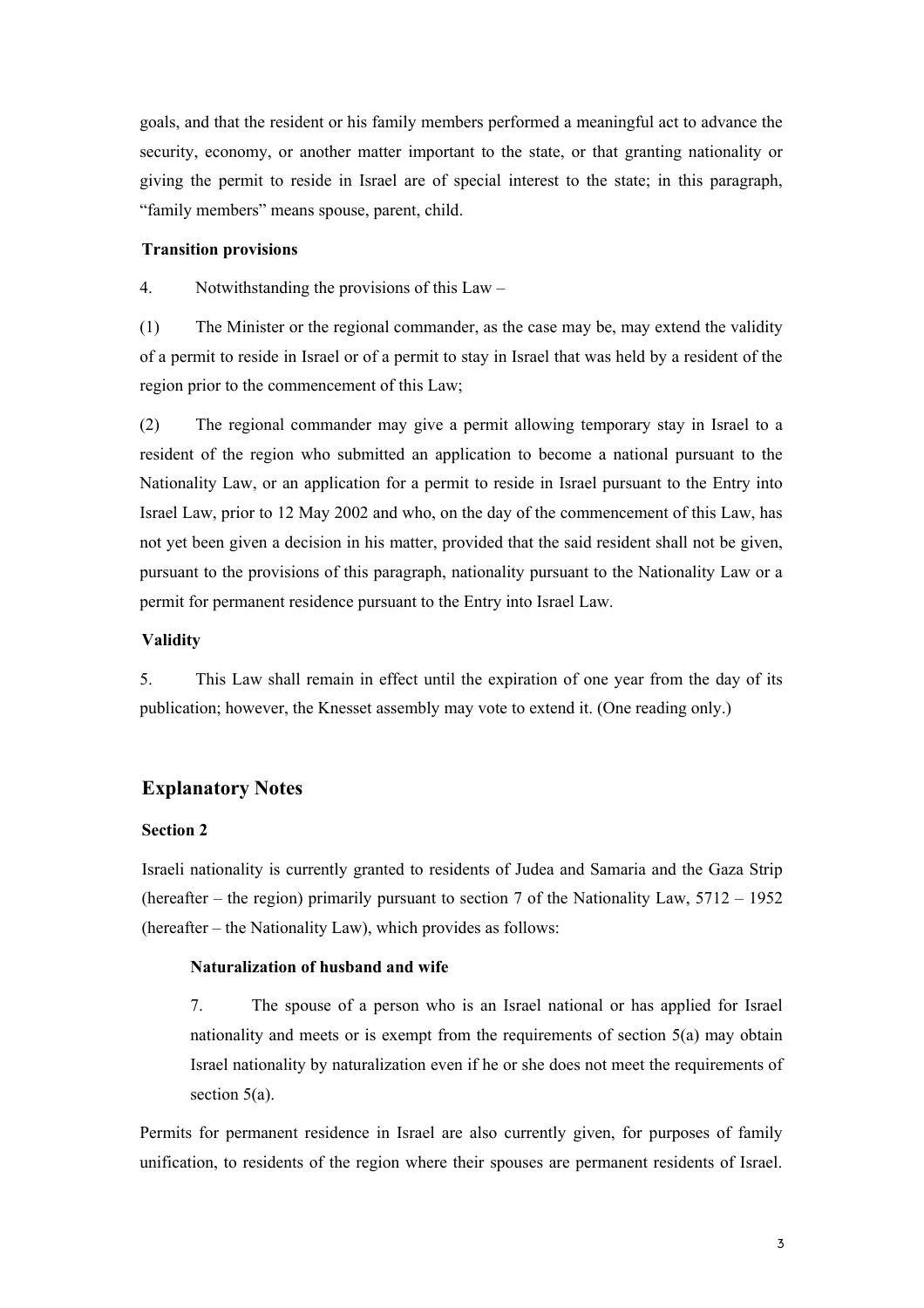These permits are given under the general power of the Minister of the Interior, pursuant to section 2 of the Entry into Israel Law, 5712 – 1952 (hereafter – Entry into Israel Law), to grant a visa and permit for permanent residency in Israel.

Another official empowered to give a permit to stay in Israel is the commander of IDF forces in the region. The commander is given this power pursuant to the defense legislation in the region.

It should be mentioned that granting of nationality pursuant to the Nationality Law, or giving a permit for permanent residency in Israel pursuant to the Entry into Israel Law, to a foreign resident within the context of family unification is a graded procedure incorporated in the procedures of the Ministry of the Interior. This is done to enable the control and supervision of acquisition of a status in Israel by a foreign resident.

In the beginning of the procedure, the regional commander gives the resident of the region a permit to stay in Israel. Subsequently, the Minister of the Interior gives the resident, pursuant to the Entry into Israel Law, a permit to reside temporarily in Israel for fixed periods of one year each. In each of the stages of the procedure, a reexamination is made of the continuing existence of the unified family cell and of the absence of a criminal or security reason not to grant a status in Israel to the resident of the region.

Since the outbreak of armed conflict between Israel and the Palestinians, which has led, inter alia, to dozens of suicide attacks on Israeli territory, there has been increased involvement of Palestinians in this conflict who are by origin residents of the region and carry Israeli identity cards following family unification with Israeli nationals or residents, and who take advantage of their status in Israel, which enables them free movement between Palestinian Authority territory and Israel.

Therefore, and in accordance with Government Decision 1813, of 12 May 2002 (hereafter – the government decision), it is proposed to limit the granting to residents of the region nationality pursuant to the Nationality Law, including through family unification, and to limit the giving of permits to such residents to reside in Israel pursuant to the Entry into Israel Law or of permits to stay in Israel pursuant to the defense legislation in the region.

#### **Section 3**

It is proposed to make provisos against the restrictions in the proposed section 2 and enable permits to reside or stay in Israel for a fixed period, for purposes of work or to obtain medical treatment, or other temporary purpose that shall not exceed three months cumulatively.

It is also proposed to allow the Minister of the Interior to grant nationality or give a permit to reside in Israel to a resident of the region who performs a meaningful act to advance the